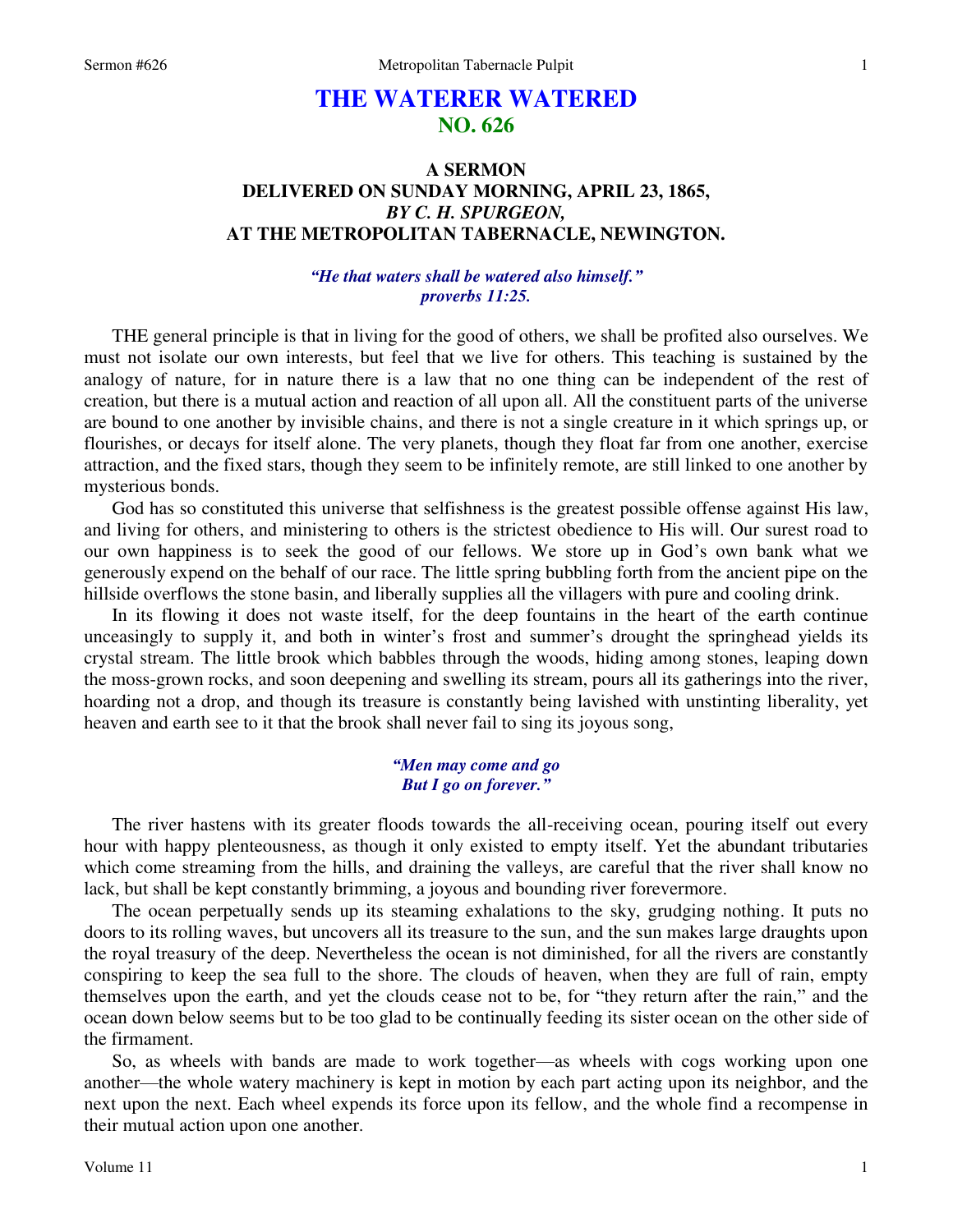The same truth might be illustrated from other departments of nature. If we view this microcosm, the human body, we shall find that the heart does not receive the blood to store it up, but while it pumps it in at one valve, it sends it forth at another. The blood is always circulating everywhere, and is stagnant nowhere. The same is true of all the fluids in a healthy body, they are in a constant state of expenditure. If one cell stores for a few moments its peculiar secretion, it only retains it till it is perfectly fitted for its appointed use in the body, for if any cell in the body should begin to store up its secretion, its store would soon become the cause of inveterate disease. Nay, the organ would soon lose the power to secrete at all if it did not give forth its products.

 The whole of the human system lives by giving. The eye cannot say to the foot, I have no need of you and will not guide you, for if it does not perform its watchful office, the whole man will be in the ditch, and the eye will be covered with mire. If the members refuse to contribute to the general stock, the whole body will become poverty-stricken, and be given up to the bankruptcy of death. Let us learn, then, from the analogy of nature, the great lesson that to get, we must give, that to accumulate, we must scatter, that to make ourselves happy, we must make others happy. and that to get good and become spiritually vigorous, we must do good, and seek the spiritual good of others. This is the general principle.

 The text suggests a particular personal application of the general principle. We shall consider it, first, *in its narrowest sense, as belonging to ourselves personally.* Secondly, *in a wider sense, as it may refer to us as a church.* Then, thirdly, *in its widest sense, as it may be referred to the entire body of Christ,* showing that it is still true that as it waters, so it shall be watered itself.

**I.** First, then, IN REFERENCE TO OURSELVES PERSONALLY.

 There are some works, my brethren, in which we cannot all engage. Peculiar men are called to be God's great woodmen, to clear the way with the axe, to go before His army like our sappers and miners—such men as Martin Luther, and Calvin, and Zwingli—that glorious trio of heroes marching in front of reformation and evangelization. They are cutting down the tall trees, tunneling the hills, and bridging the rivers, and we smaller men feel that there is little of this work for us to do.

 But when the backwoodsmen have cleared the forest, after all the roots are grubbed, and the soil is burned and plowed, then comes the sowing and the planting, and in this all the household can take a place. And when the plants have sprung up and need water, it is not only the stalwart man with the axe who can now apply himself to watering, but even the little children can take a share in this lighter work.

 Watering is work for persons of all grades, and all sorts. If I cannot carry about me some ponderous load as the Eastern water-bearer can, yet I will take my little water pot, my little jug or pitcher, and go to the well. for if I cannot water the forest tree, I may water the tiny plant which grows at its root. Watering is work for all sorts of people. So, then, we will make a personal application to every Christian here this morning. You can all do something in watering, and this promise can therefore be realized by you all, "He that waters shall be watered also himself."

*All God's plants, more or less, want watering.* You and I do. We cannot live long without fresh supplies of grace. Hence the value of the promise, "I, the LORD, do keep it. I will water it every moment." There are no brooks at our roots as we grow in the soil of nature—it is only in the garden of grace that we are "like trees planted by the rivers of water, bringing forth our fruit in our season." If the Lord Jesus who is the stem of the vine should cease to supply us with the fresh sap of grace, would we not be like the withered branch which is cast over the wall to be burned in the fire?

*The Lord*'s people usually get this watering through instrumentality. God does not speak to us out of heaven with His own voice—perhaps the thunder might appall us. He does not write texts of Scripture with His own finger in letters of fire across the sky, but He waters us by instrumentality, by His Word written, and His Word preached, or otherwise uttered by His servants. His Holy Spirit waters us by the admonitions of parents, by the kind suggestions of friends, by the teaching of His ministers, by the example of all His saints. The Holy Spirit waters us, but He takes care to do it by our fellow-workers, putting an honor upon His own servants by using them in instrumentality.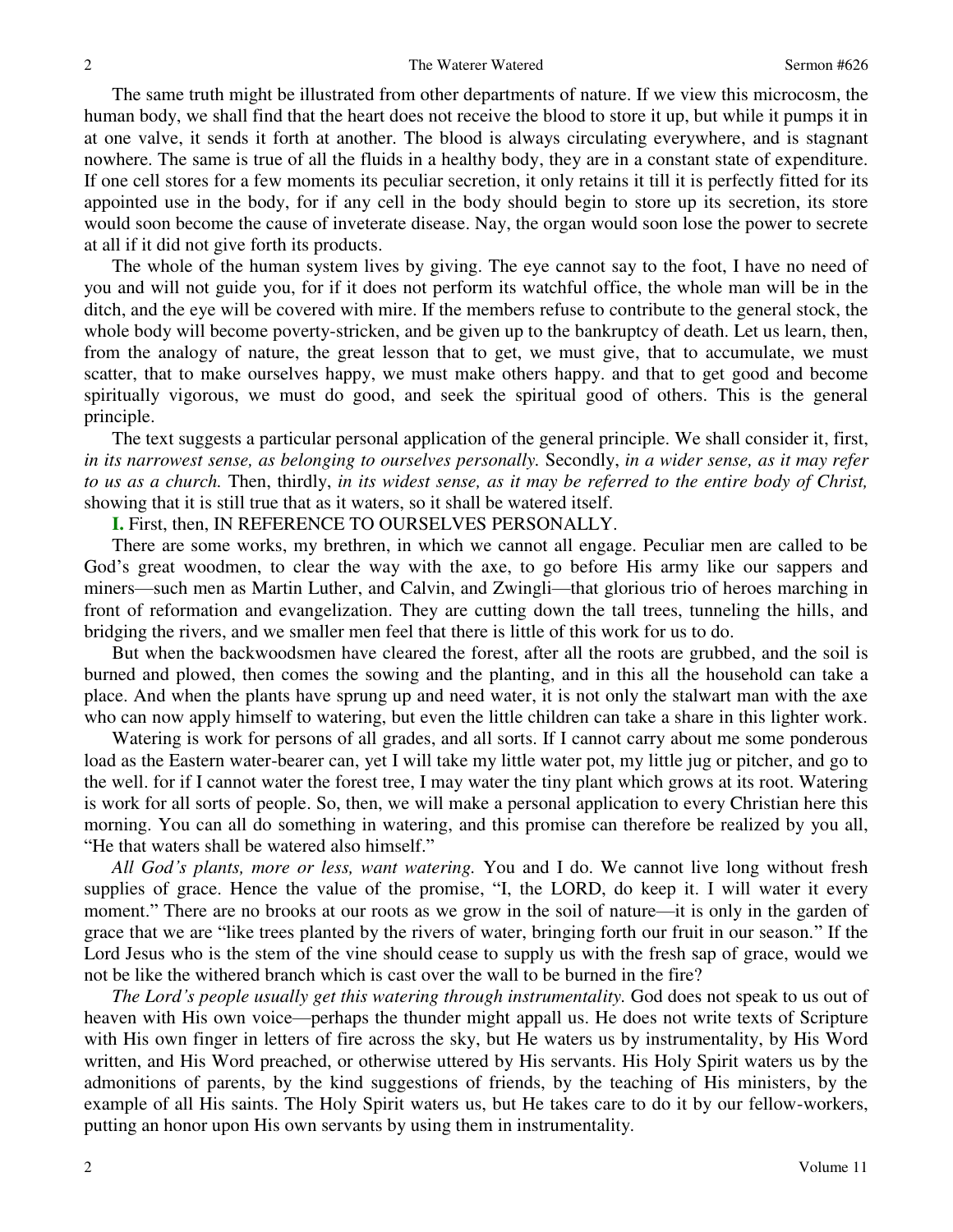#### Sermon #626 The Waterer Watered

 This being fully believed by us all, we may proceed to another truth, namely, that *some of His servants especially want watering,* and should therefore be the objects of our constant care. Some plants need watering from their peculiar *nature*. A gardener will tell you that certain flowers require very little water, perhaps for months they will grow in a stony soil, but others must be watered regularly and plenteously, or they will soon droop.

 Some of you, my dear brothers and sisters, are so desponding that if you did not receive much comfort you would hardly hold up your heads at all. You are so weak in the faith that if you were not fed with milk continually you would scarcely be alive. "Comfort you, comfort you, my people, says your God"—is especially applicable to the mourners in Zion. Their constitutional temperament is such that to maintain the lamp of their joy they require much oil of comfort.

Perhaps, too, they are *ignorant*, and the ignorant want much watering. If they knew the doctrines of grace more fully, they might go to the wells themselves, but not knowing where the water is, or feeling, like the woman at the well, that the well is deep, and that there is nothing to draw with, they cannot get the water. And we who are instructed in the way of God, must take care that we bring up the water for them with our longer length of the line of knowledge, so that they may not fail to be watered.

 It may be the need is not so much caused by the nature of the plant, as by *the position in which it is placed.* Many of you, dear brethren, are very happily situated where you can constantly attend the means of grace, where the family altar smokes with sweet perfume, where you cannot help growing, for you are like plants in a hothouse. But there are others, on the contrary, who live in houses where *the jeer* is far more frequently heard than the voice of praise. Where, instead of being helped in your devotions, you are hindered. Your spirit is driven to and fro with distractions. From the very closet where you wanted to commune with God, you are forced out by cruel mocking. We ought to be very tender about your condition, as being planted on no fruitful hill, but on a very thirsty land where there is no water. Your position should lead God's people to watch you with deepest interest, and see to it that you are well watered.

 I may also mention the *sick*. When our dear friends are tried with bodily pain, when they are shut up week after week from public gatherings, then they want watering. Their position is such that we ought to be especially mindful of them. It is written, *"He* carries the lambs in his bosom, and gently leads those that are with young." And *we* must note the peculiar condition of the saints of God, being most careful of those who most need our tenderness.

Let me also suggest *the young* to you. These want watering, both, let me say, from their character, and from their position. With little experience and little knowledge, they are prone to wander or to be seized by the wolf. Tend them with parental affection. When slips of flowers are first put into the ground, they want more water than they will do afterwards. When they have sent out more roots, and these roots have abundant fibers searching through the soil for moisture, they may not require much of the gardener's care, but just now they must have it or die. Therefore, I say, let the feeble, the weak, the young, the sick, the persecuted be watered most anxiously and lovingly by you all.

 Certain dear friends need watering, not so much from their position and character as from *the present trials through which they are passing.* Certain plants, after long standing in the sun, droop their leaves, and look as if they must wither and die, but as soon as water is poured to their roots, it has sometimes perfectly surprised me to see how they recover. I could scarcely think that they were the same plants, their recovery was so sudden. The little roots beneath sent the message up to the main roots and said, "We have found out moisture, a friendly hand has given us a supply," and the root talked to the stem, and the stem rejoiced, and the great leaves drank up their share, and the little leaves sucked up their drops till the whole plant to the very summit was verdant once more and rejoiced.

 Times will come to all of us when we want water. I, myself, get very desponding at seasons, and I suppose you do. Unbelief dries us up. Oh that devil of unbelief! Why, if that demon were dead, the other devils we might very well contend with. Personal affliction, losses, crosses, burdens, make us just like the withering shrub, and then we want to have the consolations of some kind friend to water us.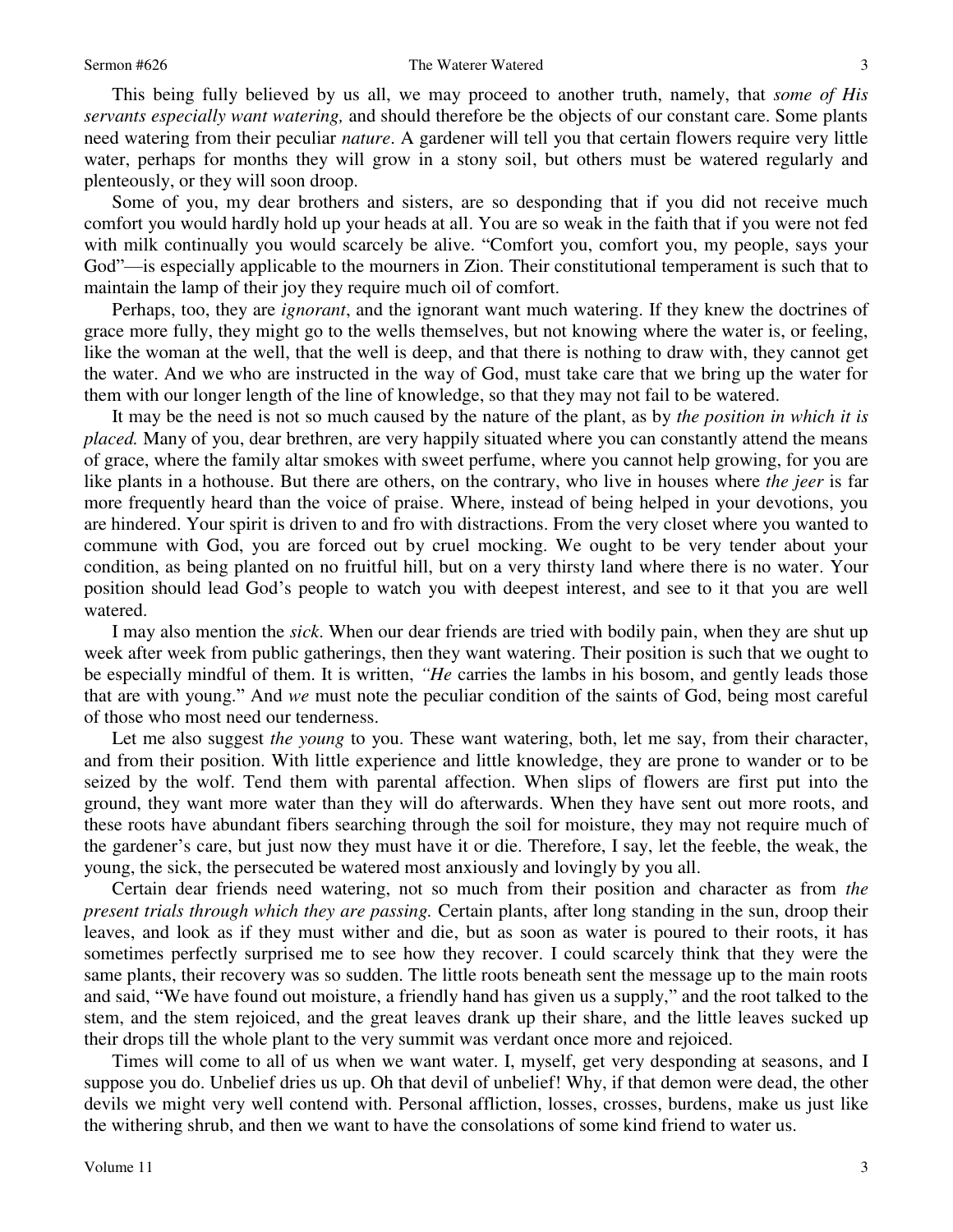Dear friends, sometimes there are those in the church who particularly want watering, because they are *actually withering*. It is not to maintain verdure in their case but to restore it. Those backsliding ones, those who have slipped with their feet, do not cast them off, for God casts not off the backsliding one. When they begin to forsake the house of God, do not forsake *them.* Follow them with your tears. In such a church as this, if you do not exercise mutual oversight over one another, we shall simply become a mass of corruption, instead of being a mountain of holiness.

 Watch over your brethren as soon as you see the first signs of declension. When they forsake the prayer meetings, gently give them a hint of the evil of lukewarmness, and the danger of falling by little and little. when you mark the first sign in their outward carriage of laxity with regard to divine things, when you see coldness where there was formerly zeal, be sure to give a gentle word of earnest, pathetic admonition.

 As I look around this Tabernacle, I can but compare these rising seats to shelves in the conservatory, and you are the plants which must all be watered, or you will languish and wither. And I, who have to be my Master's under-gardener, am very anxious to say to all of you who have any water in your watering pots—help me water these plants—that, by the gracious operations of God the Holy Ghost, they may be kept fruitful, green, verdant in spiritual things even to the end.

 We now enter more thoroughly into our text, and observe that *all believers have power to water others.* You may not have much ability or influence, but you all have some power in this matter. In thinking over what Solomon meant, it struck me that he had in his mind's eye the plan of irrigation which is followed in some Eastern countries. The rivers at certain seasons overflow their banks. The careful husbandmen whose farms are close along the sides of the bank, have large tanks and reservoirs in which they store up the water.

 After the flood the river is comparatively empty, and the little farms, the vineyards, and pastures on the banks begin to cry out for water. Then the careful husbandman lets out the water from his tank or reservoir by slow degrees, and uses it with great economy. It would sometimes happen that one of these farmers would have his reservoirs filled, and his neighbor, perhaps through the bursting of a tank, or the falling down of the bank of earth, might have little or no water. At such times a greedy man would say, "I shall want all my water for myself, I will not lend or give so much as a drop of it. I have none to spare."

 But the generous man says, "I do not know whether God may be pleased to send a drought or no, but I cannot let my neighbor lose all his crops for the want of a little water while I have a good stock in hand." So he pulls up the sluice, and lets such a stream as he thinks he can spare flow into his neighbor's channel, that he may water his fields therewith.

 Now Solomon says that those who water others shall be watered, hence next season it may happen that this good man may have no water himself. Well, then, all the farmers round about will say, "Why, he helped us when his tank was full, and we will return his kindness into his bosom." "Ah," says one, "he saved me from ruin. I should not have had a crop at all last season if it had not been for him." So they all lend a portion, till he finds no difficulty whatever—even in a season of drought, when men cannot get water for love or money, he is sure to have it. The common feeling of men, as a usual rule, recognizes the law of gratitude, and men say, "He watered others, he shall be watered himself."

 My dear brother, you may be a man of talent, you may be a man of wealth—just turn on the big tap, and let your ignorant or poor neighbors benefit a little by your abundance. Pull up the floodgates, and let the more needy brethren be enriched by your fullness—open that mouth of yours that your wisdom may feed many. Tell of what God has done for your soul that the humble may hear thereof and be glad. Do not be a reservoir brimmed up till the banks are ready to burst out through the weight which presses upon them, but just let some of the treasure run out, and when your need shall come—and who knows when it may overtake any of us?—you shall find willing friends who shall run with swift feet to cheer your adversity.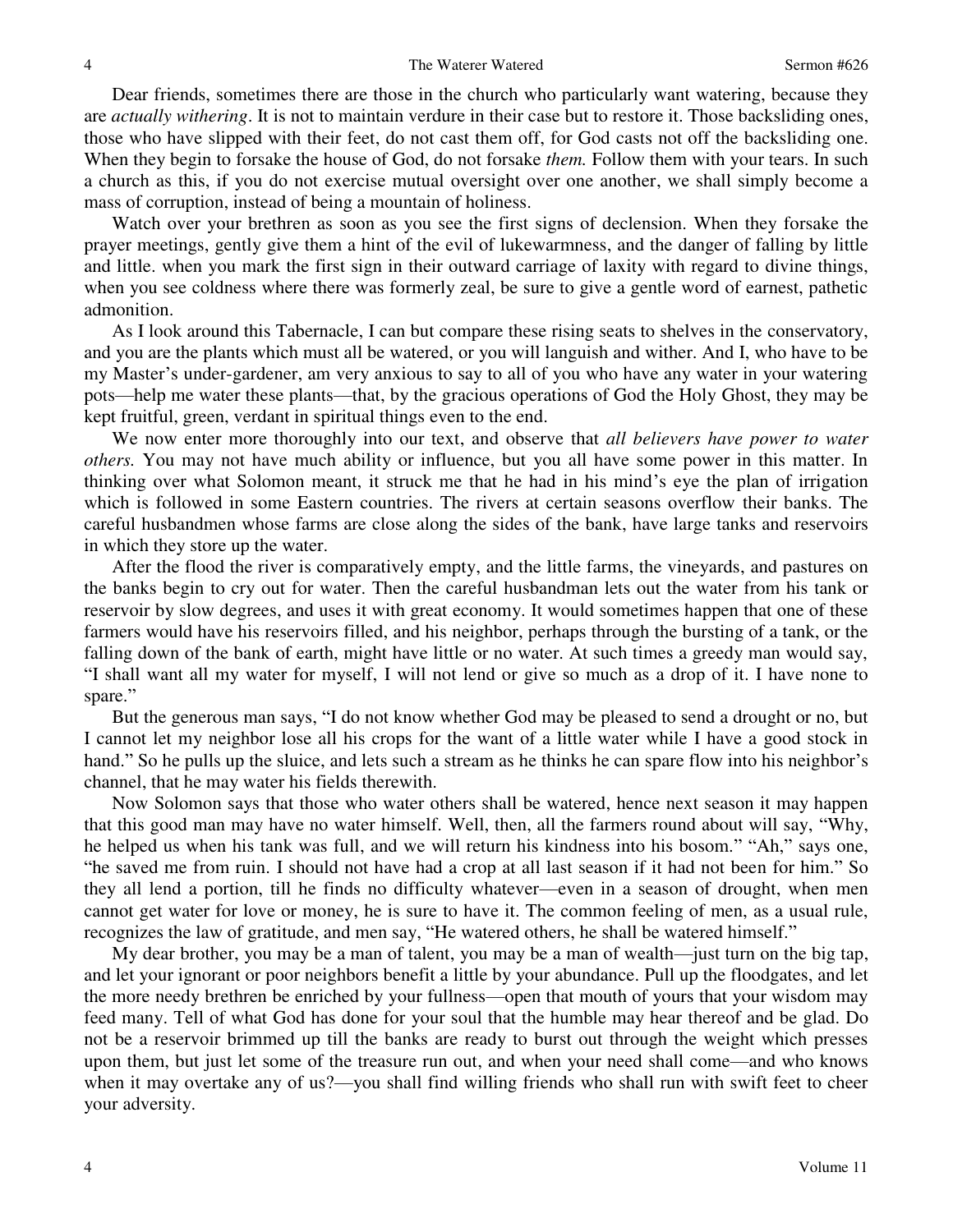#### Sermon #626 The Waterer Watered

 This simile needs to be supplemented by another—many true saints are unable to do much. See, then, the gardeners going down to the pond, and dipping in their watering pots to carry the refreshing liquid to the flowers. A child comes into the garden and wishes to help, and yonder is a little watering pot for him. Now, see that little water pot, though it does not carry much, yet carries the same water, and it does not make any difference to the half-dozen flowers which get that water, whether it came out of the big pot or the little pot, so long as it is the same water, and they get it.

 You who are like children in God's church, you who do not know much, yet try and tell others what you do know, and if it be the same Gospel truth and it is blessed by the same Spirit, it will not matter to the souls who get blessed by you whether they were blessed by a man of one or ten talents. What difference will it make to me whether I was converted to God by means of a poor woman who was never made a blessing to anybody else, or by one who had brought his thousands to the Savior's feet? Go, my dear brethren, and exercise the holy art of watering. You say, "How?" Why, a word may do it, a look may do it, an action may do it. Only zealously desire to offer sympathy, to afford instruction, to give needed help, to impart what you may be favored with to others, and you shall be watering yourselves.

 The main point is that *in so watering others we shall be watered ourselves.* I am sure we shall, for God promises it and He always keeps His promise. If I want to get water, I must give water. Though that seems a strange way of self-serving I pray you try it. Was not that a very singular thing that when the poor woman of Sarepta had nearly exhausted all her meal, the prophet asked for a cake for himself? She had been saving of it, I dare say she had eaten only a mouthful or two every day. She and her poor boy were looking very thin. They had come to the last handful. She thought, "I will make one cake for my son and myself, and then we will die."

 She is outside picking up sticks that she may bake this cake. God intends to bless her. How does He do it? There comes His prophet, the hairy man, and the first word he says to her is, "Fetch me, I pray you, a little water in a vessel, that I may drink." She is quite ready to serve anyone, and away she hastens for the water, when Elijah cries aloud, "Bring me, I pray you, a morsel of bread in your hand." What? Out of that little handful—barely enough for one? "Yes," he says, "make me a little cake first, and after that make for you and your son."

"After that?" she might have said, "what will be left after that? When there is only a handful of meal and a little oil in a cruse, not enough for one, am I to give that to you, and *afterwards* see to myself and child?" Faith enabled her to obey, and from that very moment neither she nor her son ever knew what want was. She gave from her little, and her little multiplied. The case of the woman of Zarephath is but one of thousands establishing the rule of God's mode of action with His church—a rule which shall not be broken till time shall end.

 Let me show you how you will get watered yourself. In the first place, if you try to do good to others it will do you good by *waking up your powers.* Thousands of men do not know what they are made of. You have no idea what a fine fellow you are, young man, till you begin to shake yourself a little and go forth to fight the Lord's battles. We do not know what sinews we have till we climb the mountains. We do not know what strength there may be in our backs and arms till we have to carry a ponderous load, and then we find out. You have latent talents, dormant faculties, which would work wonders if you would call them forth.

 Some people are not awake more than skin deep, all underneath the skin is sound asleep. They are like the great candle which I showed you one night with a small wick, which was only melted a little in the middle, while all the outside was still cold, hard tallow, and did not contribute to the light. You have not become warm through yet, your whole souls have not been wound up to the right pitch for serving God, you have only a little earnestness, a little zeal, but if you ventured upon holy enterprises, you would bestir yourself so thoroughly that you would scarcely know yourself again. That would be a blessing indeed.

 But next, *you would often find that in trying to water others you gained instruction.* Go talk to some poor saint to comfort her, and she will tell you what will comfort you. Oh, what gracious lessons some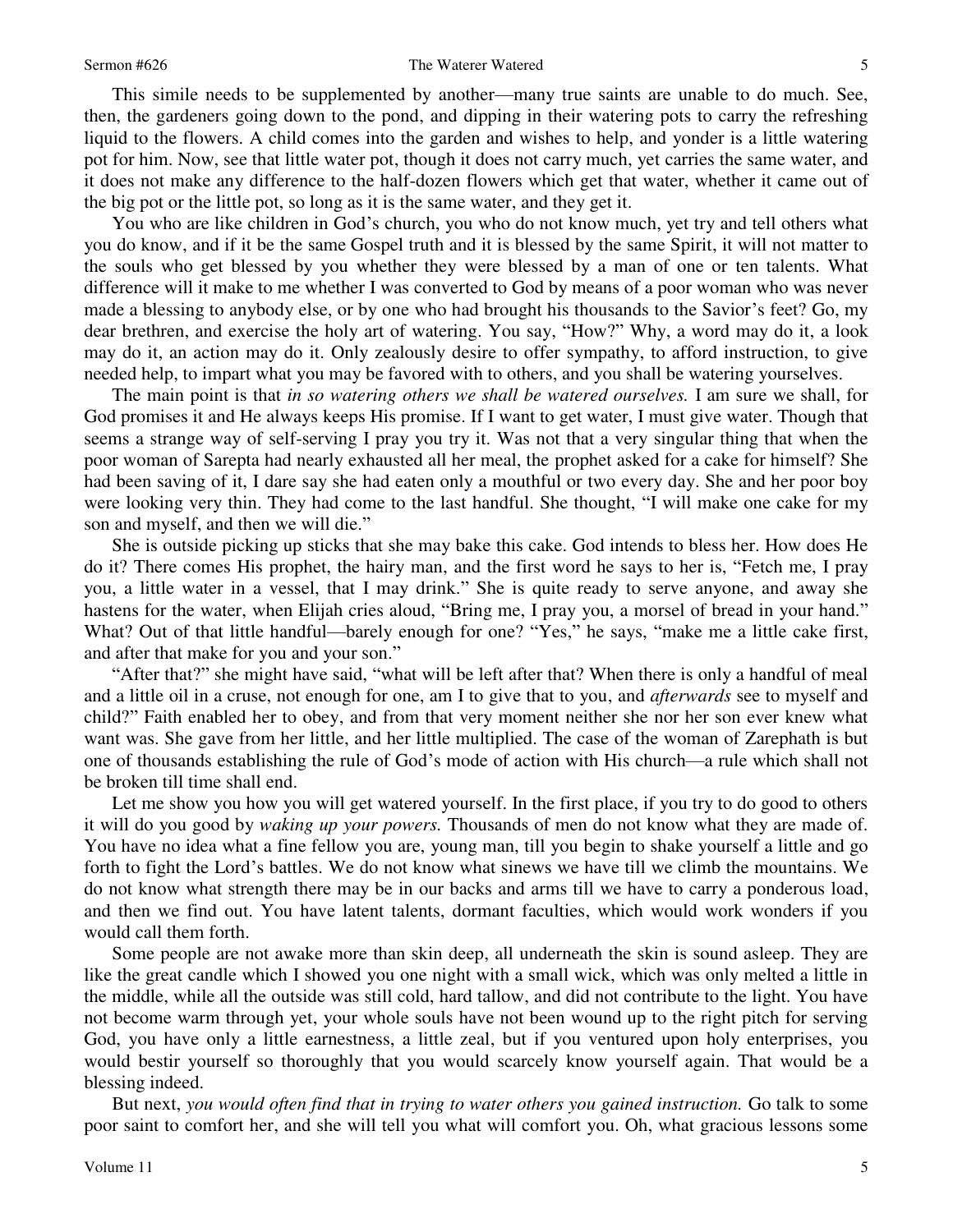of us have learned at sick beds! We went to teach the Scriptures, we came away blushing that we knew so little of them. We went to talk experiential truth, and we found we were only up to the ankles while here were God's poor saints breast-deep in the river of divine love. We learn by teaching, and our pupils often teach us.

 You will also *get comfort in your work.* Rest assured that working for others is very happy exercise. Like the two men in the snow, one chafed the other's limbs to keep him from dying, and in so doing he kept his own blood in circulation, and his own life was preserved. Comfort God's people, and the comfort will return into your own soul.

 Watering others will make you *humble*. You will find better people in the world than yourself. You will be astonished to find how much grace there is where you thought there was none and how much knowledge some have gained, while you, as yet, have made little progress with far greater opportunities.

 You will also *win many prayers.* Those who work for others get prayed for, and that is a swift way of growing rich in grace. Let me have your prayers, and I can do anything! Let me be without my people's prayers, and I can do nothing. You Sunday school teachers, if you are blessed to the conversion of the children, will get your children's prayers. You who conduct the larger classes, in the conversion of your young people, will be sure to have a wealth of love come back into your own bosoms, swimming upon the stream of supplication. You will thus be a blessing to yourselves.

 In watering others *you will get honor to yourselves*, and that will help to water you by stimulating your future exertions. The Romans appointed censors in their State—not only to censure men for gross immoralities, but to require every man to give an account of what he was doing for the good of the Republic. We have deacons and Elders—would it not be an additional blessing to have censors in the church, to go round and ask the members, all of them, what they are doing for the good of the Christian church?

 A Greek historian desired very intensely to say a word about the people of the city where he was born. He felt he could not write his history without saying something of his own native place, and accordingly he wrote this, "While Athens was building temples, and Sparta was waging war, my countrymen were doing nothing." I am afraid there are too many Christians of whom, if the book were written as to what they are doing in the church, it would have to be said they have been doing nothing all their lives. You would be delivered from that reproach if you began to water others.

 Let me cease from this subject by saying *while you are watering others, you will be manifesting and showing your love to Christ, and that will make you more like Him,* and so you will be watered while you are seeking to benefit your neighbors. To serve Jesus! What need I say of that? Look into that face, bedewed with bloody sweat for you, and can you not sweat for Him? Look at those hands pierced for you, and shall your hands hang idly down and not be used for Him? Look at those feet fastened to the wood with nails for you! Can I ask of you any pilgrimage too long to repay the toil which those feet endured for your sake?

 My brethren and sisters, remember what Christ Jesus has done for you, from whence He came, the riches which He left, to what He came, the poverty and shame which He endured, and how He went down into the depths that He might take us up to the heights. If you will think of these, you will have the best motive, I think, for beginning to look after His lambs and fighting with those lions which seek to devour His flock. And in that moving motive will be the main means by which you shall be conformed to His image, and shall become like Him—self-sacrificing, doing your Father's business.

 I wish I could speak more powerfully this morning, but the matter ought to speak for itself with Christians. If we love Jesus, we shall not want any pleading with to water His plants. If you really love Him, it will not be a question of whether you shall do something, the only question will be, "What can I do?" And you will say in your pew this morning, "What shall I render to the Lord for all His benefits toward me?" He has spared your lives, He has given you health and strength, provided you with spirituals and temporals, He has made your heart leap for joy at the sound of His name, He has plucked you out of the horrible pit and out of the miry clay, He has taken you out of the black bondage of the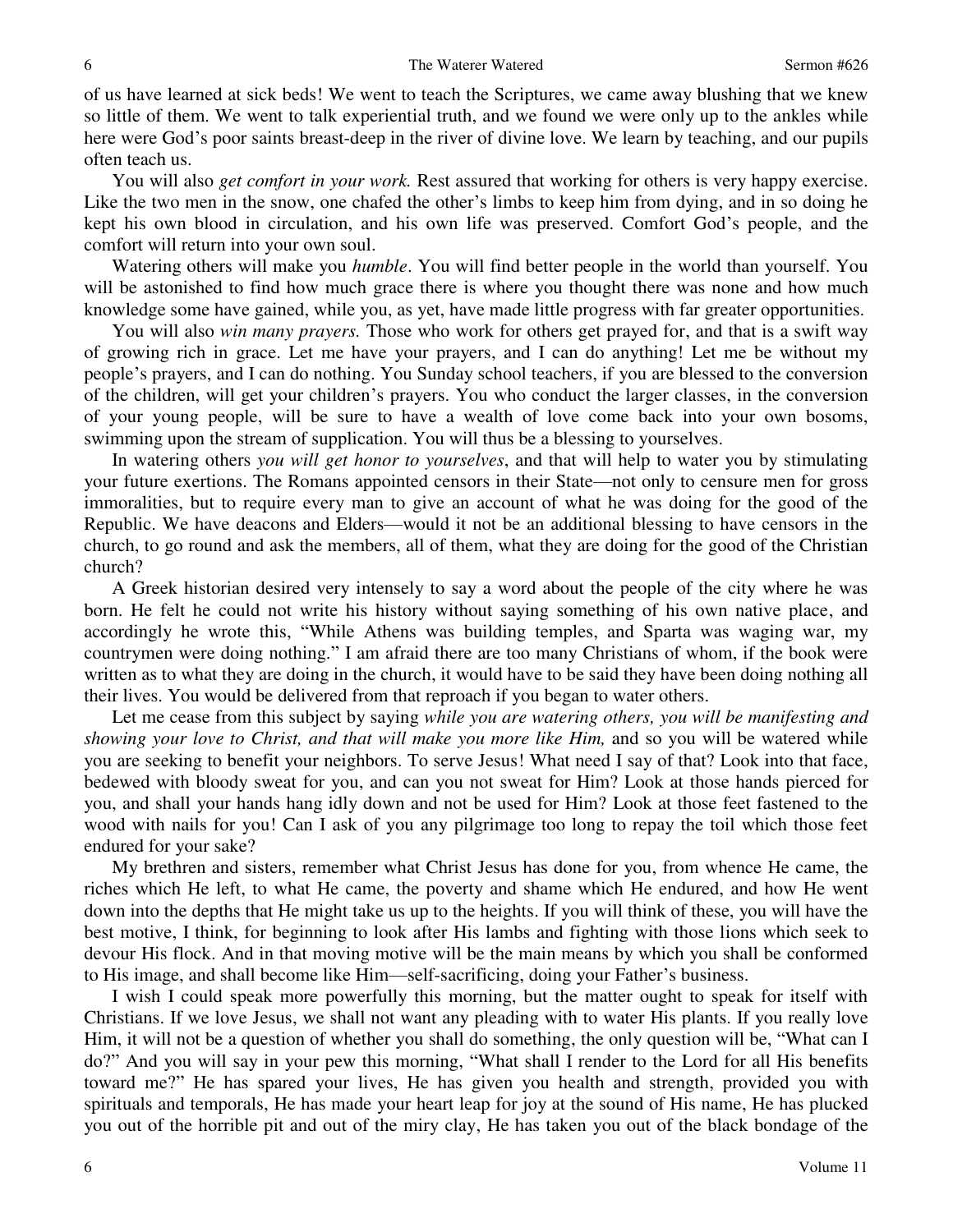prince of darkness, and made you His sons and daughters. He has put the ring of His eternal Love upon your finger, your feet are shod with the preparation of the Gospel of peace.

## *"This world is yours, and worlds to come, Earth is your lodge, and heaven your home."*

There is a crown for your head, and a palm branch for your hand, and there are pavements of gold for your feet, and felicities forever for your entire soul. And even your body is to be raised again from the dust, and fashioned like unto Christ's glorious body. "Eye has not seen, nor ear heard, neither have entered into the heart of man, the things which God has prepared for you." Now what will you do for Him? Will you not win the promise that your soul shall be watered by seeking to water the souls of others?

**II.** A BRIEF EXHORTATION shall suffice for the second point. This general principle is worthy of a wider application.

 We, as a church, dear friends, have enjoyed singular prosperity. While many churches have been depressed and decreased in numbers, we have increased. While other churches have had the hectic flush of a spurious revival, we have had one perpetual revival lasting for nearly twelve years. I do not know that we have increased at a more or a less rapid rate. We could not increase more quickly, for we have not officers enough, or time enough to see the converts as it is. We have never, I think, increased less, for the work seems to always have the same prosperity about it.

 I praise God that I can say of my ministry in this place and elsewhere, that to this day it has the dew of its youth upon it, and there are as many rejoicing to find Christ through the agencies employed in this church today as in the first day when we came among you in the freshness and vigor of our youth. We have had no schism. We have had no division. We have not been vexed with heresy. We have been blessed with something like persecution, but this has only bound us the faster to one another, till we are like a three-fold cord which cannot be broken, and like iron bars made red hot in the furnace and hammered together, we are not soon to be sundered from one another.

 Now, dear friends, up to this time the policy which we have pursued has been this—if members of other churches want to know, we tell them, *we have endeavored to water others.* Your minister has journeyed all over the three kingdoms preaching the Word, and you have not grumbled at his absence. We have undertaken many enterprises for Christ. We hope to undertake a great many more. We have never husbanded our strength. We have undertaken enterprises that were enough to exhaust us, to which we became accustomed in due season, and then we have gone on to something more.

 We have never sought to hinder the planting of other churches from our midst or in our neighborhood. It is with cheerfulness that we dismiss our twelves, our twenties, our fifties, to form other churches. We encourage our members to leave us to found other churches—nay, we seek to *persuade* them to do it. We ask them to scatter throughout the land to become the goodly seed which God shall bless. I believe that as long as we do this, we shall prosper.

 I have marked other churches that have adopted the other way, and they have not succeeded. This is what I have heard from some ministers, "I do not encourage village stations or if I do, I do not encourage their becoming distinct churches and breaking bread together. I do not encourage too many young men going out to preach, for to have a knot of people who can preach a little, may very soon cause dissatisfaction with my own preaching." I have marked those who have followed this course, and I have seen that the effect of trying to keep all the blood in the heart is to bring on congestion, and very soon the whole body has been out of health.

 My brethren, if you can do more good elsewhere than you can do here, for God's sake, go, and happy shall I be that you have gone. If you can serve my Master in the little rooms in the neighborhood—if by forming yourselves into smaller churches you can increase the honor of my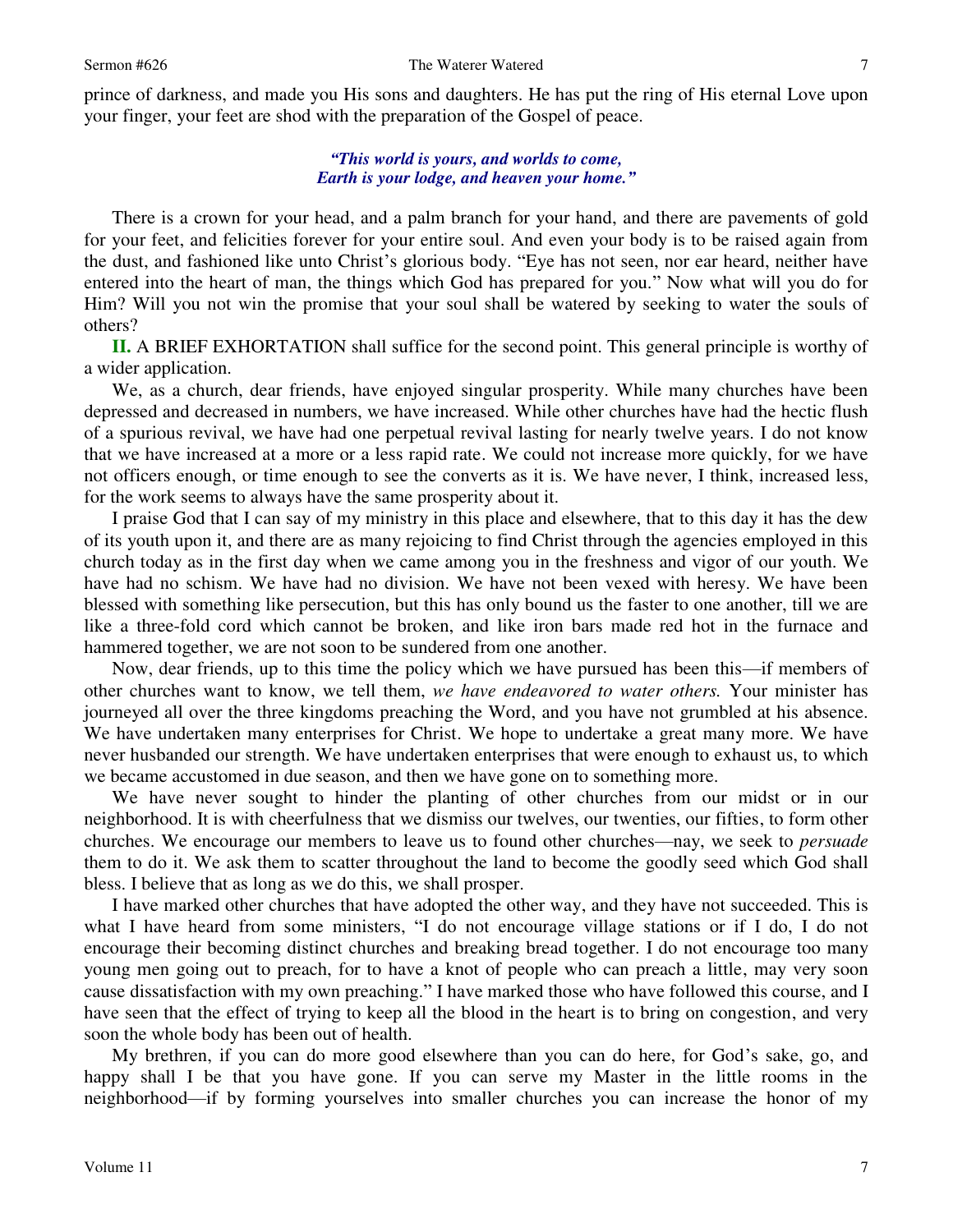Master's name, I shall love you none the less for going, but I shall delight to think that you have Christ's spirit in you, and can do and dare for His name's sake.

 At the present moment we rejoice to know that many a Sunday school in this neighborhood is indebted to the members of this church for teachers. It is right. We do not want you at home, and are therefore glad to see you at work elsewhere. No matter, so long as Christ is preached, whether you throw your strength into that church or into this church. Here, as being members with us, we have the first claim upon you. but when we do not need you by reason of our abundance of men, go and give your strength to any other part of Christ's church that may desire you.

While I speak thus much in your praise, my brethren and sisters, let me say, we must keep this up. If we say, "We have the College to support, and we do as much as other churches for various societies, and we can be content to sit still," this church will begin to go rotten at the core the moment we are not working for God with might and main. Sometimes I get a pull at my coattail by very kind, judicious friends, who think I shall ask you to do too much. My brethren are welcome to pull my coattail, but it will come off before I shall stand back for a moment.

 As long as I live I must serve my Master with my whole soul, and when you think I go too fast, you can stand back *if you dare,* for mark, you will be responsible to God if you do. You may start back if you will, and if you dare, but I must go on, *must* go, MUST go on, or else I die. And you that are worthy of the day in which we live will follow me, step by step, in any good project, and though I should seem too rash, you will redeem me from the charge of rashness by the enthusiasm, and the earnestness with which you carry out my plans.

 Here is this great city! Was there ever such spiritual destitution? A million people who could not go to a place of worship, if they had the heart to go there! And here we have the priest-craft of the church of England increasing the spiritual destitution by building fresh churches—not providing for it, but increasing it, I say, for I reckon that wherever Puseyism is preached, there is an increase of spiritual destitution. Wherever broad churchism comes, there is an increase of spiritual destitution, and it is little better where they go who preach the Gospel in the pulpit, and read Popery at the font, the grave, and the bedside.

 In this last case, public morality is shocked by the perjury of those who swear to a Prayer Book in which they do not believe. Much as I respect and even love believers in the Anglican Establishment, I can only feel that their presence in so corrupt a body is the reason why it exists, and I therefore think them to be doing mischief by buttressing a falling and ruinous cause.

 True Protestants, we must take upon ourselves to work for London as if there were no other agencies at work except those of the Free churches. For the Hagar church, the church which has a mortal for its head—the harlot church which lives in alliance with the State, has too many sins of her own to repent of to be of much use in this hour of peril. The good she can do is so insignificant that it is not worthwhile to compute it, because the monstrous evil which she fosters and perpetrates is a more than sufficient set-off against it.

*We* must work and toil, and labor to scatter in every lane, and alley, and court of London, the pure Gospel of the blessed God. And we must let men know that Sacramentarianism is a lie*,* and that there is no salvation but in the uplifted cross of Christ, and no salvation through ceremonies but only through a simple faith in Him who loved us and gave Himself for us.

 If you among others are come to the kingdom for such a time as this, it shall be well with you, but if not, you shall be put away as things abhorred, and this place shall be a hissing, and a by-word in generations yet to come, and it shall be said of you, "There lived a people who were led by a man, who, with all his faults, was in earnest and was honest, and they would not follow him, but proved unworthy of him, and they have passed away, and their names were written in water. They had opportunities which they did not use, work was allotted them which they were not worthy to take up, God said to them in answer to their request to be excused, 'You shall be excused.' And they went back—